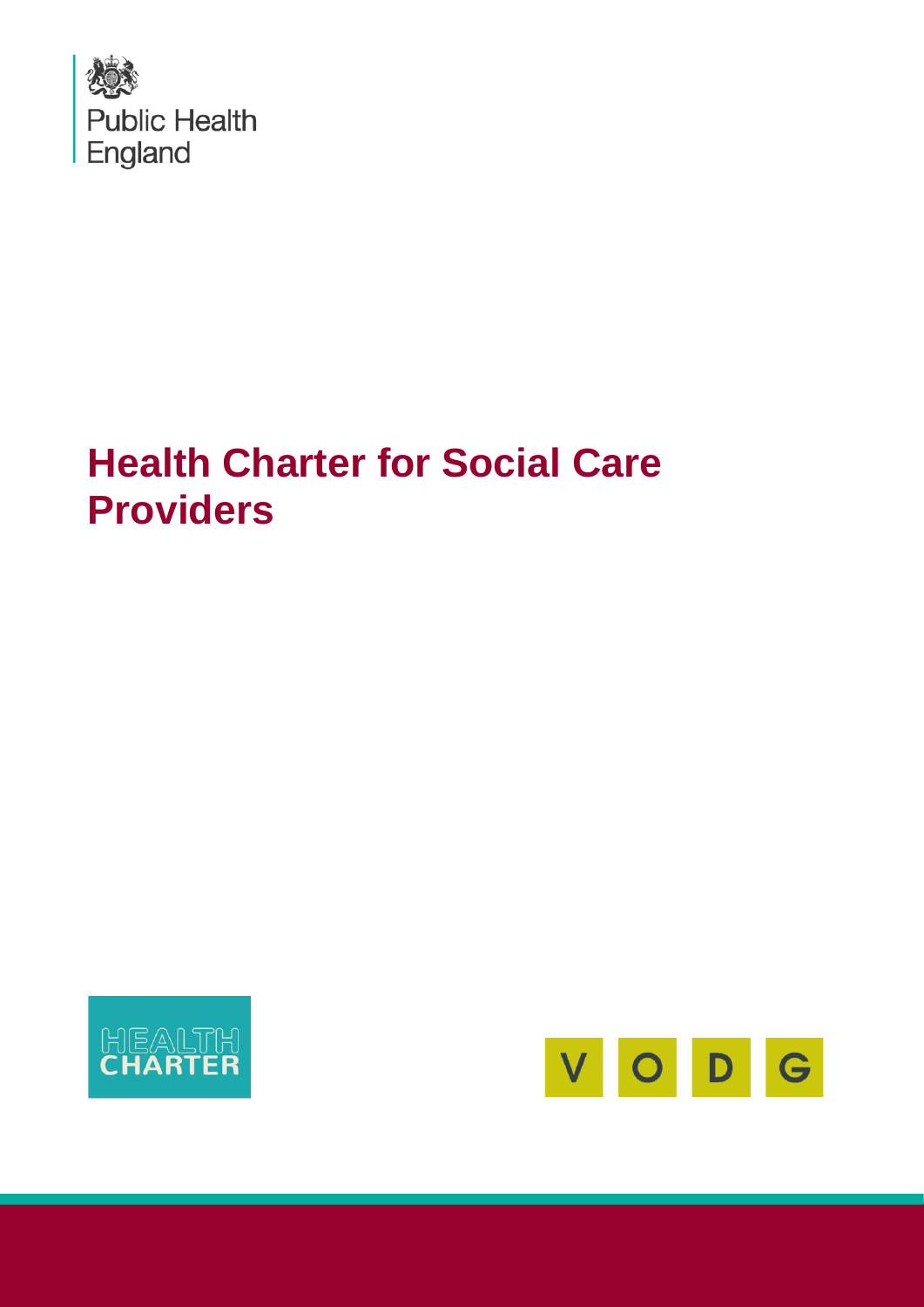## About Public Health England

Public Health England exists to protect and improve the nation's health and wellbeing, and reduce health inequalities. We do this through world-class science, knowledge and intelligence, advocacy, partnerships and the delivery of specialist public health services. We are an executive agency of the Department of Health, and are a distinct delivery organisation with operational autonomy to advise and support government, local authorities and the NHS in a professionally independent manner.

### The PHE Learning Disabilities Observatory

The Public Health England Learning Disabilities Observatory (PHELDO) provides highquality data and information about the health and healthcare of people with learning disabilities. The information helps commissioners and providers of health and social care to understand the needs of people with learning disabilities, their families and carers, and, ultimately, to deliver better healthcare. PHELDO is a collaboration between PHE, the Centre for Disability Research at Lancaster University and the National Development Team for Inclusion. The observatory is operated by PHE and is also known as Improving Health and Lives (IHaL).

Public Health England Wellington House 133-155 Waterloo Road London SE1 8UG Tel: 020 7654 8000 [www.gov.uk/phe](http://www.gov.uk/phe) Twitter: [@PHE\\_uk](https://twitter.com/PHE_uk) Facebook: [www.facebook.com/PublicHealthEngland](http://www.facebook.com/PublicHealthEngland)

#### © Crown copyright 2017

You may re-use this information (excluding logos) free of charge in any format or medium, under the terms of the Open Government Licence v3.0. To view this licence, visit [OGL](https://www.nationalarchives.gov.uk/doc/open-government-licence/version/3/) or email [psi@nationalarchives.gsi.gov.uk.](mailto:psi@nationalarchives.gsi.gov.uk) Where we have identified any third party copyright information you will need to obtain permission from the copyright holders concerned.

Published October 2017 PHE publications **PHE** supports the UN



gateway number: 2017453 Sustainable Development Goals

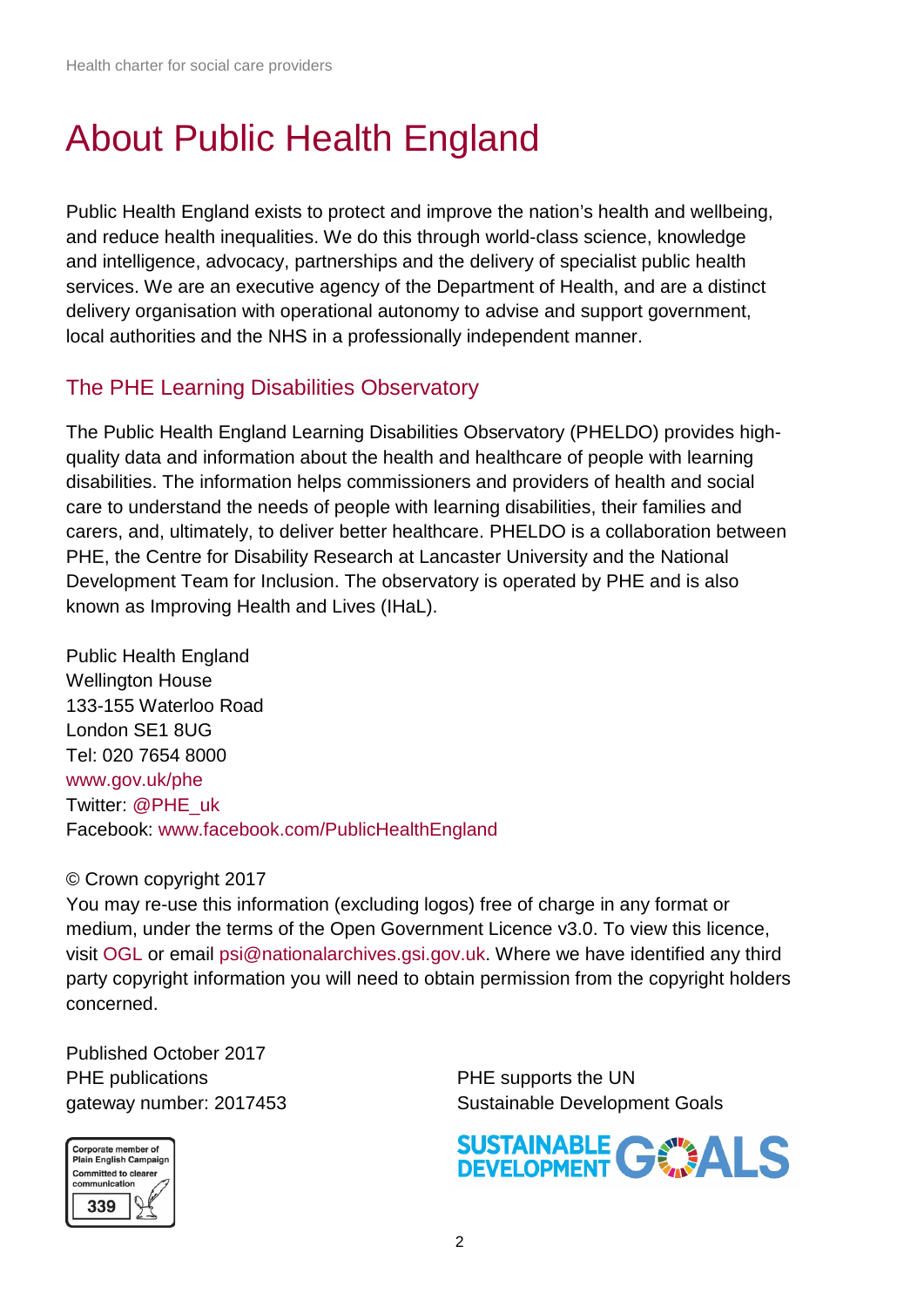## Summary

People with learning disabilites have worse health than the general population. The Confidential Inquiry into Premature Deaths of People with Learning Disabilities found, on average, men die 13 years earlier and women 20 years earlier that the general population. 42% of the deaths considered were premature.

This charter has been developed for adult social care providers and staff who have an important role in helping people access good healthcare and lead a healthy lifestyle.

By signing up to this charter, we pledge to:

- make sure that all staff in the organisation understand and apply the principles of Mental Capacity Act
- listen to, respect and involve family carers to achieve the best possible outcomes for the individual
- provide ongoing training to staff on basic health and wellbeing issues including pain recognition and the implications of specific syndromes and health conditions
- provide information on health and wellbeing that is accessible to people with a learning disability
- make sure support is available from someone who can, if necessary, advocate on behalf of the individual so that people can attend and benefit from all types of health appointments
- promote access to screening tests by:
	- − helping staff and the people we support to understand their importance
	- − working in partnership with clinical services to ensure support is available before, during and after screening checks
- tackle over-medication by following the actions set out in the Stopping Over-Medication of People with a Learning Disability, Autism or Both (STOMP) pledge for social care.

Actions include:

- − helping staff know about psychotropic medication<sup>[1](#page-2-0)</sup>, its main uses and side effects
- − monitoring the use of psychotropic medication and ensuring there are regular reviews
- − working with people with learning disabilities, their families and others to stop over-medication

<span id="page-2-0"></span> $1$  The term "psychotropic" refers to medication which results in changes to perception, mood or consciousness